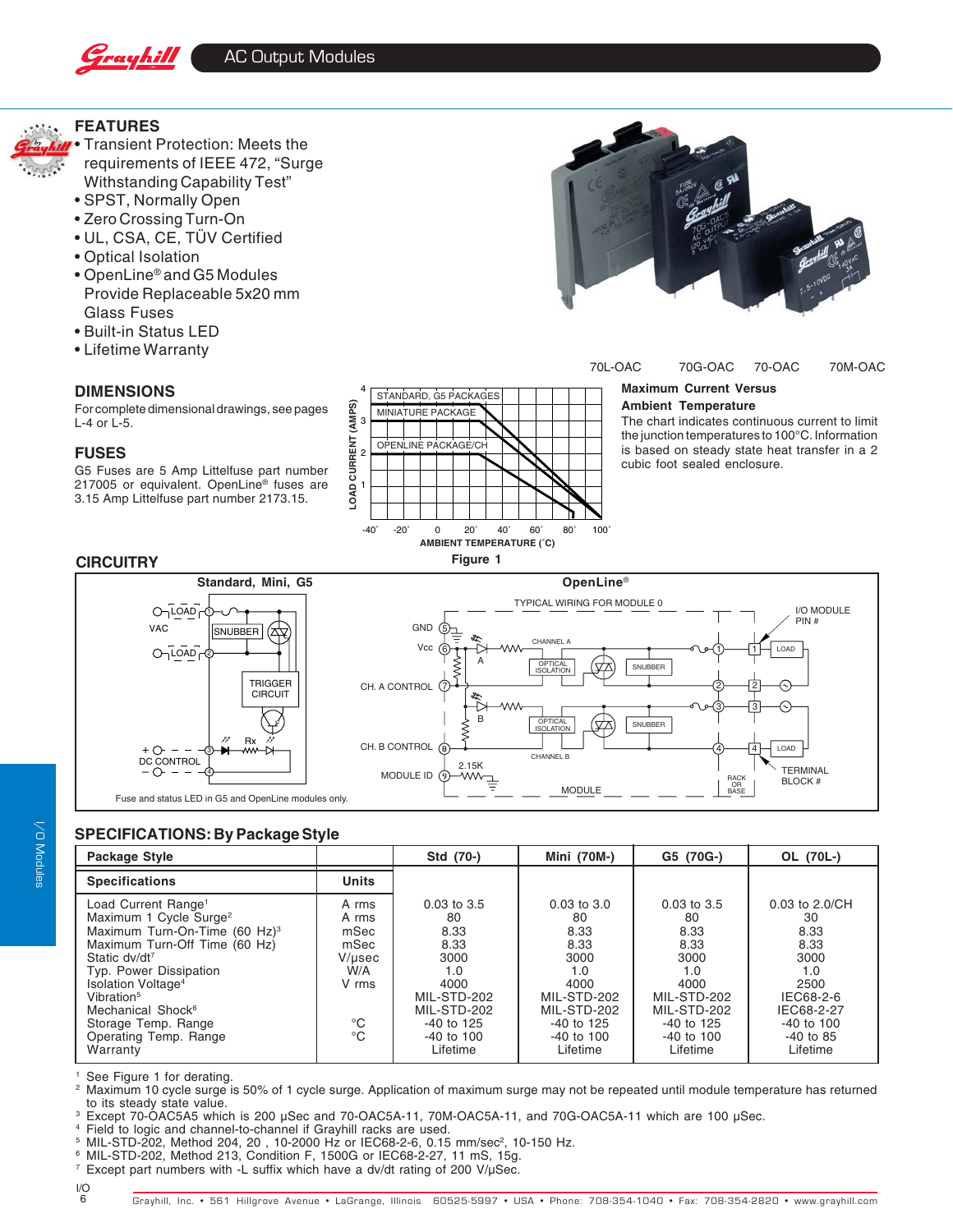

## **SPECIFICATIONS: By Part Number**

Standard and Miniature Modules

| Type/Function                                        |              | <b>Grayhill Part Number</b> |              |           |           |            |              |
|------------------------------------------------------|--------------|-----------------------------|--------------|-----------|-----------|------------|--------------|
| Miniature, Normally Open, Random Turn-on             |              |                             | 70M-OAC5A-11 |           |           |            |              |
| Miniature, Normally Open, Zero Voltage Turn-on (ZVT) |              | 70M-OAC5                    | 70M-OAC5A    | 70M-OAC15 |           | 70M-OAC24  | 70M-OAC24A   |
| Miniature, Normally Open, ZVT, Inductive Load        |              | 70M-OAC5-L                  | 70M-OAC5A-L  |           |           |            |              |
| Standard, Normally Closed, Random Turn-on            |              |                             | 70-OAC5A5    |           |           |            |              |
| Standard, Normally Open, Random Turn-on              |              |                             | 70-OAC5A-11  |           |           |            | 70-OAC24A-11 |
| Standard, Normally Open, ZVT                         |              | 70-OAC5                     | 70-OAC5A     | 70-OAC15  | 70-OAC15A | 70-OAC24   | 70-OAC24A    |
| Standard, Normally Open, ZVT, Inductive Load         |              | 70-OAC5-L                   | 70-OAC5A-L   |           |           |            |              |
| Specifications                                       | Units        |                             |              |           |           |            |              |
| Nominal Line Voltage                                 | Vac          | 120                         | 240          | 120       | 240       | 120        | 240          |
| Load Voltage Range                                   | Vac          | 24-140                      | 24-280       | 24-140    | 24-280    | $24 - 140$ | 24-280       |
| Minimum Peak Blocking Voltage                        | <b>Volts</b> | 400                         | 600          | 400       | 600       | 400        | 600          |
| Maximum Off-state Leakage @ 60Hz                     | mA, rms      | 2                           | 4            | 2         |           | 2          | 4            |
| Nominal Logic Voltage (Vcc)                          | Vdc          | 5                           | 5            | 15        | 15        | 24         | 24           |
| Logic Voltage Range                                  | Vdc          | $2.5 - 10$                  | $2.5 - 10$   | $10 - 18$ | $10 - 18$ | 15-30      | 15-30        |
| Max. Logic Supply Current @ Nominal Vcc              | mA           | 16                          | 16           | 9         | 9         | 9          | 9            |
| Nominal Input Resistance (Rx)                        | W            | 240                         | 240          | 1800      | 1800      | 2700       | 2700         |
| Minimum Drop Out Voltage                             | Vdc          |                             |              |           |           |            |              |
| Maximum Reverse Logic Voltage                        | Vdc          | -5                          | -5           | -5        | -5        | -5         | -5           |
|                                                      |              |                             |              |           |           |            |              |

#### **G5 Modules**

| Type/Function                                  |         | <b>Grayhill Part Number</b> |             |             |              |           |            |  |
|------------------------------------------------|---------|-----------------------------|-------------|-------------|--------------|-----------|------------|--|
| G5 Fusible, Normally Open, ZVT                 |         | 70G-OAC5                    | 70G-OAC5A   | 70G-OAC15   |              | 70G-OAC24 | 70G-OAC24A |  |
| G5 Fusible, Normally Open, ZVT, Inductive Load |         | 70G-OAC5-I                  | 70G-OAC5A-L | 70G-OAC15-L | 70G-OAC15A-L |           |            |  |
| Specifications                                 | Units   |                             |             |             |              |           |            |  |
| Nominal Line Voltage                           | Vac     | 120                         | 240         | 120         | 240          | 120       | 240        |  |
| Load Voltage Range                             | Vac     | 24-140                      | 24-280      | 24-140      | 24-280       | 24-140    | 24-280     |  |
| Minimum Peak Blocking Voltage                  | Volts   | 400                         | 600         | 400         | 600          | 400       | 600        |  |
| Maximum Off-state Leakage @ 60Hz               | mA, rms | $\overline{2}$              | 4           |             | 4            | 2         | 4          |  |
| Nominal Logic Voltage (Vcc)                    | Vdc     | 5                           | 5           | 15          | 15           | 24        | 24         |  |
| Logic Voltage Range                            | Vdc     | $4 - 6$                     | $4 - 6$     | $8 - 20$    | $8 - 20$     | 18-32     | 18-32      |  |
| Max. Logic Supply Current @ Nominal Vcc        | mA      | 20                          | 20          | 12          | 12           | 8         | 8          |  |
| Nominal Input Resistance (Rx)                  | W       | 100                         | 100         | 1000        | 1000         | 2700      | 2700       |  |
| Minimum Drop Out Voltage                       | Vdc     |                             |             |             |              |           |            |  |
| Maximum Reverse Logic Voltage                  | Vdc     | -5                          | -5          | $-5$        | -5           | $-5$      | -5         |  |
|                                                |         |                             |             |             |              |           |            |  |

#### **OpenLine® Modules**

| Type/Function                                                                                                                                                                                                                                       | <b>Grayhill Part Number</b>                             |                                                           |                                                           |  |
|-----------------------------------------------------------------------------------------------------------------------------------------------------------------------------------------------------------------------------------------------------|---------------------------------------------------------|-----------------------------------------------------------|-----------------------------------------------------------|--|
| Dual, Fusible, Normally Open, ZVT                                                                                                                                                                                                                   |                                                         | 70L-OAC                                                   | 70L-OACA                                                  |  |
| Dual, Fusible, Normally Open, ZVT, Inductive Load                                                                                                                                                                                                   |                                                         | 70L-OAC-L                                                 | 70L-OACA-L                                                |  |
| Specifications                                                                                                                                                                                                                                      | Units                                                   |                                                           |                                                           |  |
| Nominal Line Voltage<br>Load Voltage Range<br>Minimum Peak Blocking Voltage<br>Maximum Off-State Leakage @ 60 Hz<br>Nominal Logic Voltage<br>Logic Voltage Range<br>Max. Logic Supply Current @ Nominal Vcc<br>Module ID Resistance to Logic Ground | Vac<br>Vac<br>Volts<br>mA, rms<br>Vdc<br>Vdc<br>mA<br>W | 120<br>24-140<br>600<br>2<br>5<br>4.5-28<br>7/CH<br>2.15K | 240<br>24-280<br>600<br>4<br>5<br>4.5-28<br>7/CH<br>2.15K |  |
| Minimum Drop Out Voltage                                                                                                                                                                                                                            | Vdc                                                     |                                                           |                                                           |  |

Available from your local Grayhill Distributor. For prices and discounts, contact a local Sales Office, an authorized local Distributor or Grayhill.